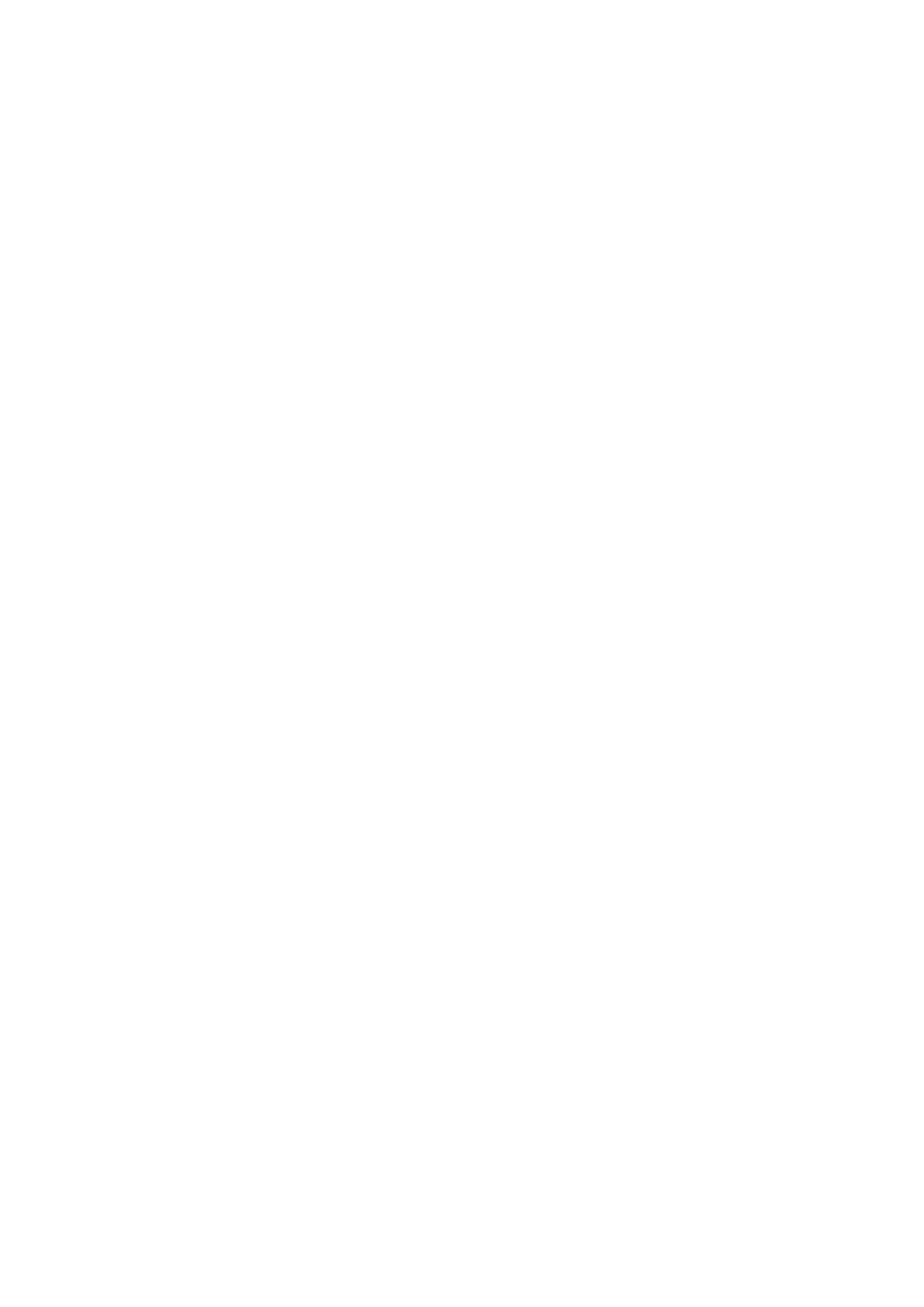

# Introduction

Welcome to Caxton House.

Your new home is served by a low carbon heating and hot water district heat network which is generated in a communal plant room, powered by gas boilers. Your heating system is robust, reliable and controllable. You can control the heat level through your thermostat and heating controls in the same way as if you had an individual gas boiler in your property. Your hot water is provided on demand and you only pay for what you use.

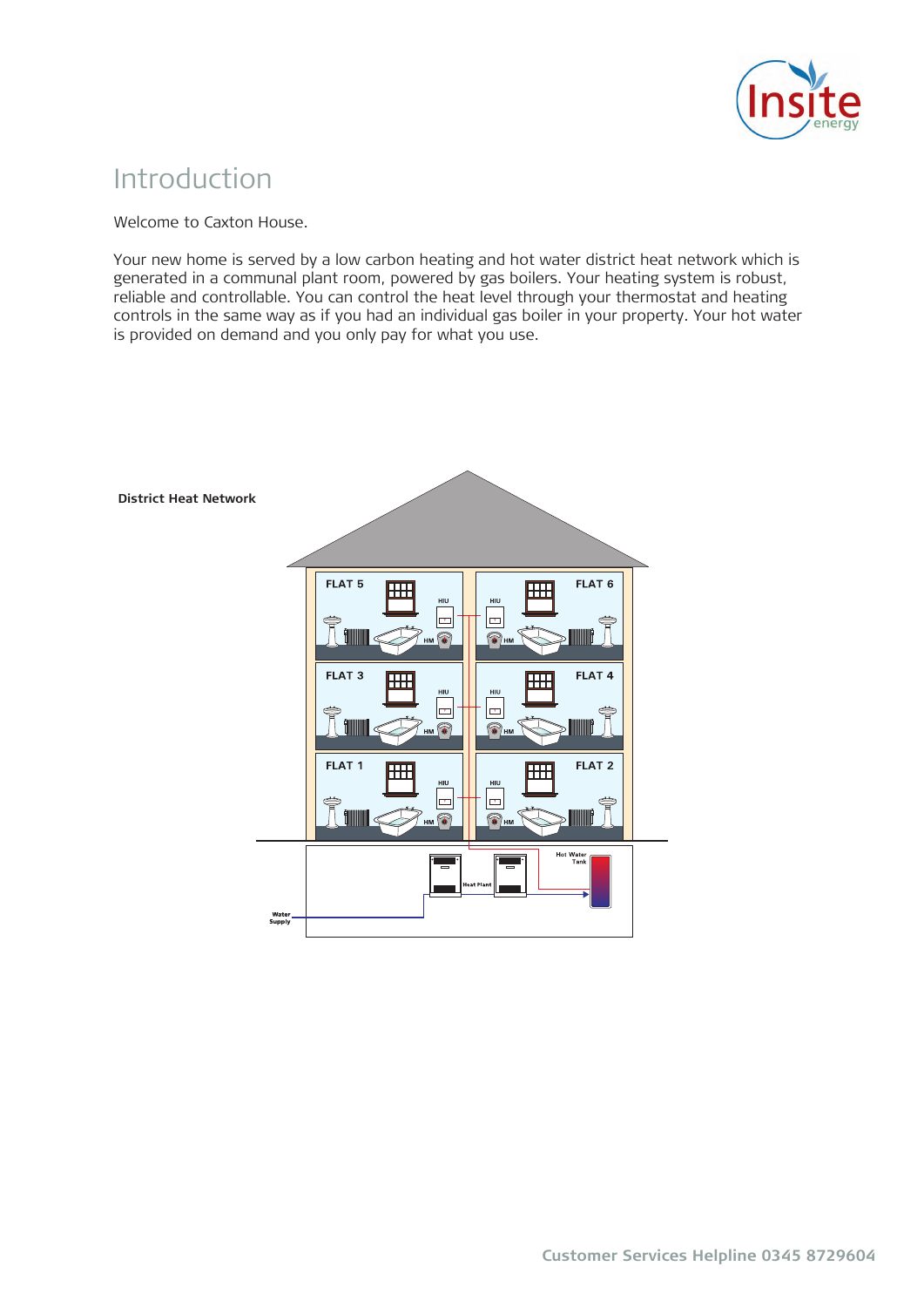

# What is a District Heat Network?

Rather than have an individual gas boiler in every home, a district heat network uses a centralised communal boiler to provide heat for a whole development or for several homes in a development. The centralised boiler is usually located in a basement or external plant room.

Your heat supplier manages the bulk energy supply to the plant room at your development. The communal boiler turns the energy into hot water and pumps it via an infrastructure of pipes around your development, passing through a heat exchanger or HIU (Hydraulic Interface Unit) at each property.

This heat exchanger or HIU (Hydraulic Interface Unit) brings the heating and hot water into your home.

The amount you pay for your heating and hot water will depend on the amount you use. You will also be charged a daily standing charge which is a fixed charge per day for your connection to the district heat network. This daily standing charge is payable regardless of whether you consume any heating or hot water, as per a direct connection to an energy supplier.

Insite Energy has been appointed as the metering and billing agent for Caxton House. Your heat supplier provides Insite with remote actual readings from your heat meter every month. We then send monthly bills to your home for your actual heating and hot water consumption, using the remote readings, plus a daily standing charge which is a fixed charge per day for your connection to the district heat network. If at any time your heat supplier is unable to provide us with actual meter readings, Insite will send you a bill based on an estimated read.

You can find out more about how your heat tariff and daily standing charge are calculated and when they are updated in the "Understanding Your Heat Charges" information guide.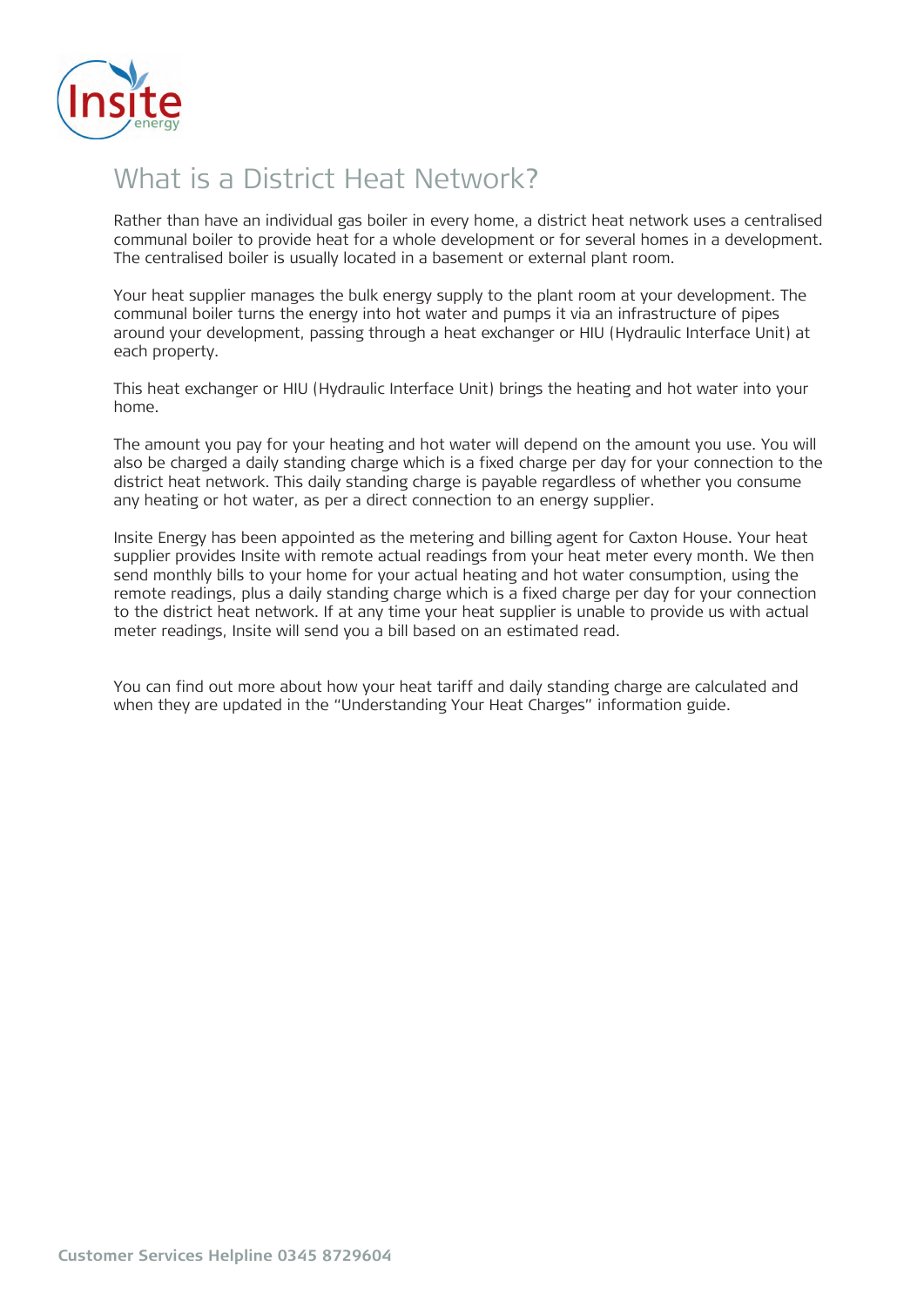

# Insite and You

Insite is a metering and billing agent for many district heat network suppliers around the UK. We work on behalf of your heat supplier to provide billing and payment services to their residents.

Insite has been appointed by your heat supplier to manage your heat payments.

We don't supply the energy used to provide the heating or hot water, nor do we install or maintain the heat network at your development or for your home. We do not supply nor maintain:

- Heating
- Hot water
- Electricity
- Gas
- Cold water

These are other things that Insite cannot help with:

- Rent
- Maintenance of communal areas and gardens
- Council Tax
- TV License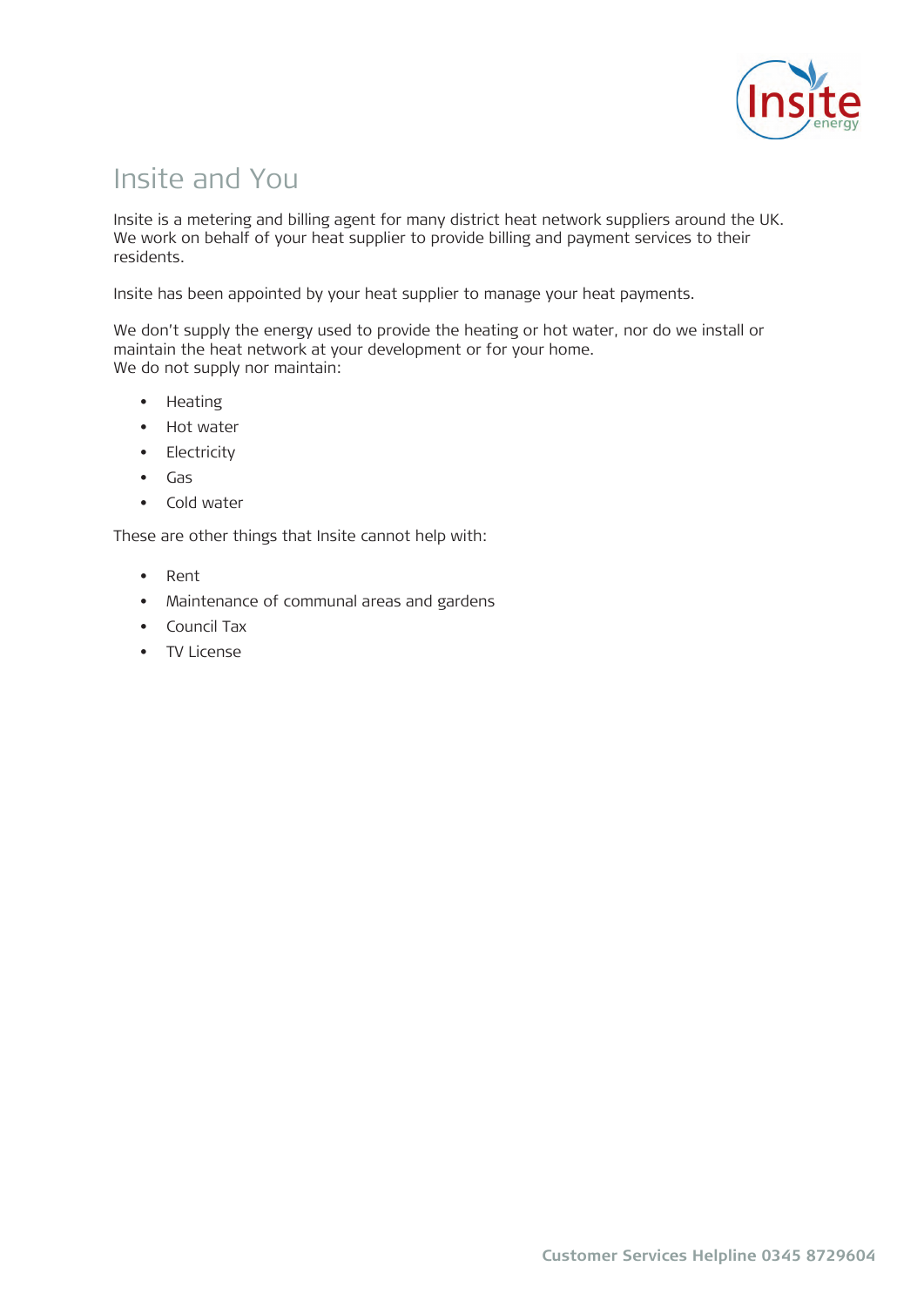

# Useful contacts: Useful contacts:

Your electricity supplier is Eon - 01158434147 Your cold water supply is with with Affinity Water - 03453572424 Paradigm contact number - 0300 303 1010.

# Contacting us Contacting us

If you have a query regarding your bill or your payments, are moving into or out of the property or if you have any other issue relating to paying for your heat, you can call our Customer Service helpline on 0345 8729604.

Our opening hours are 0900-1700, Monday to Friday.

You can also email us at customerservice@insite-energy.co.uk. Your email will be read during office hours. 3. If your heating is still not working, please call 0300 303 1010.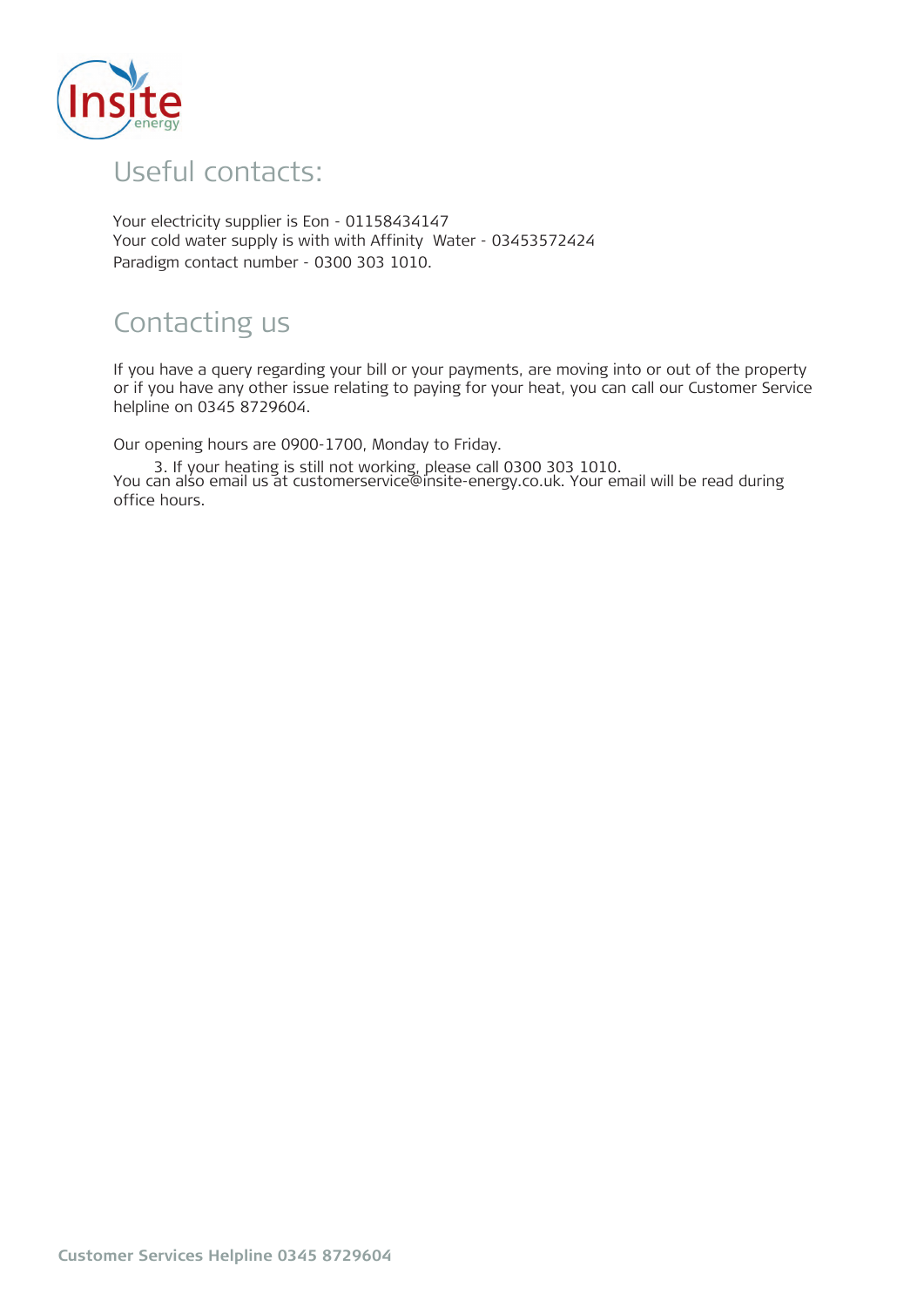

# What to do if you have a fault with your heating

Insite Energy will be able to assist you in regards to problems with your heat payment system. If there is an issue with your district heat network we will refer you to your heat supplier. Insite can only help you with billing and payment issues.

# These tips might help:

1. Check that your heating controls are set properly so that your controls are allowing heat into your home.

2. Refer to the Residents' handbook provided by Paradigm Homes Charitable Housing Association Ltd for further advice.

3. If your heating is still not working, please call 0300 303 1010.

### What to do if you are moving out

If you are moving out of your home, you must ensure that you inform Insite (and your Managing/Letting agent), so that a final bill can be sent to you. You should check your final meter reading and confirm the date that you are leaving the property. You will also be asked to provide a forwarding address so that your final bill can be sent to you.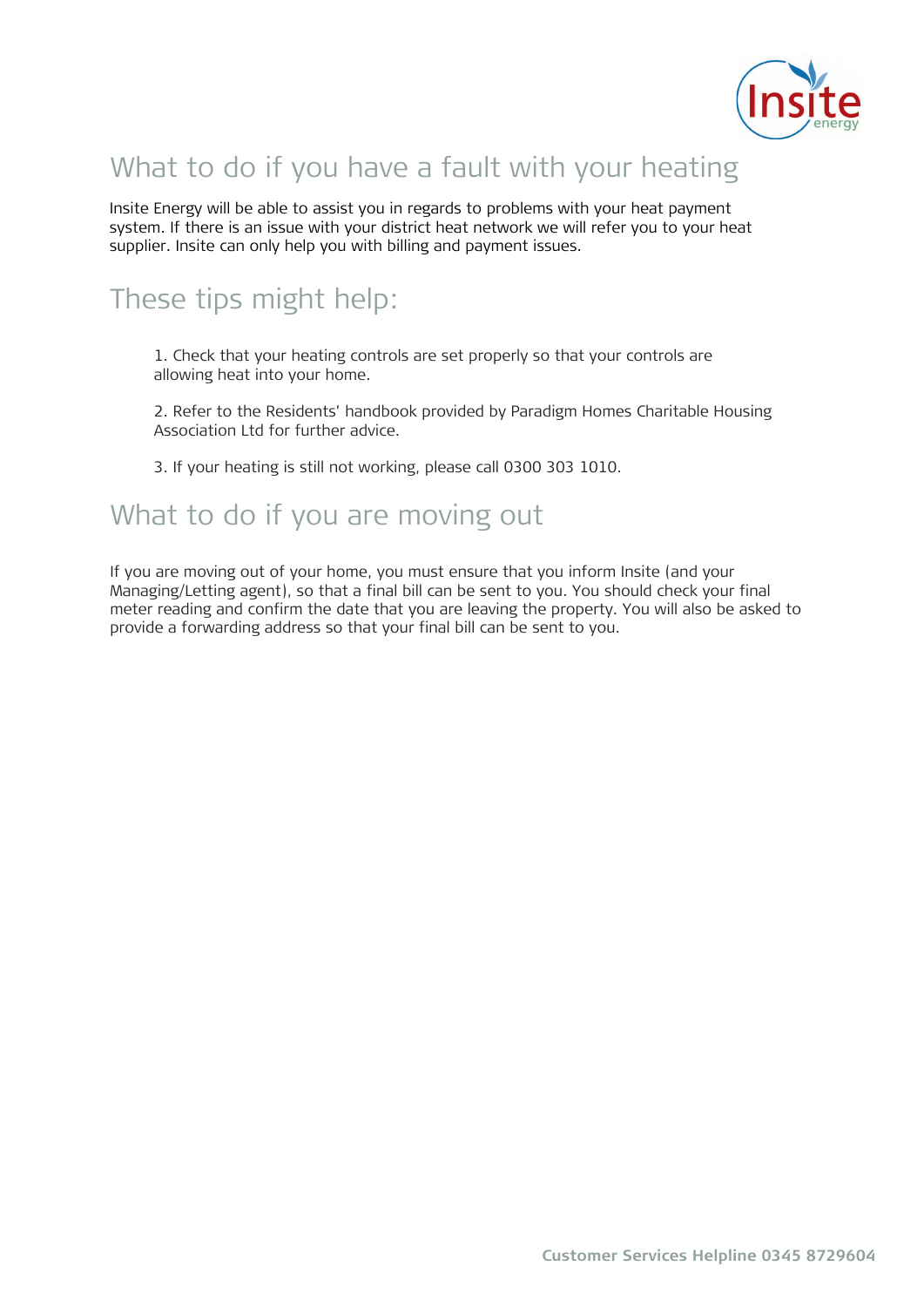

# Understanding your heating and hot water bill

Your heat supplier has instructed Insite to send you a monthly bill to charge you for your actual consumption of heating and hot water. Each month your heat supplier provides Insite with remote readings from your heat meter which measures your consumption of heating and hot water. We will use that meter reading to calculate what you owe.

Your bill contains various information to show you what you have consumed, what the charges are and how you can make payments.

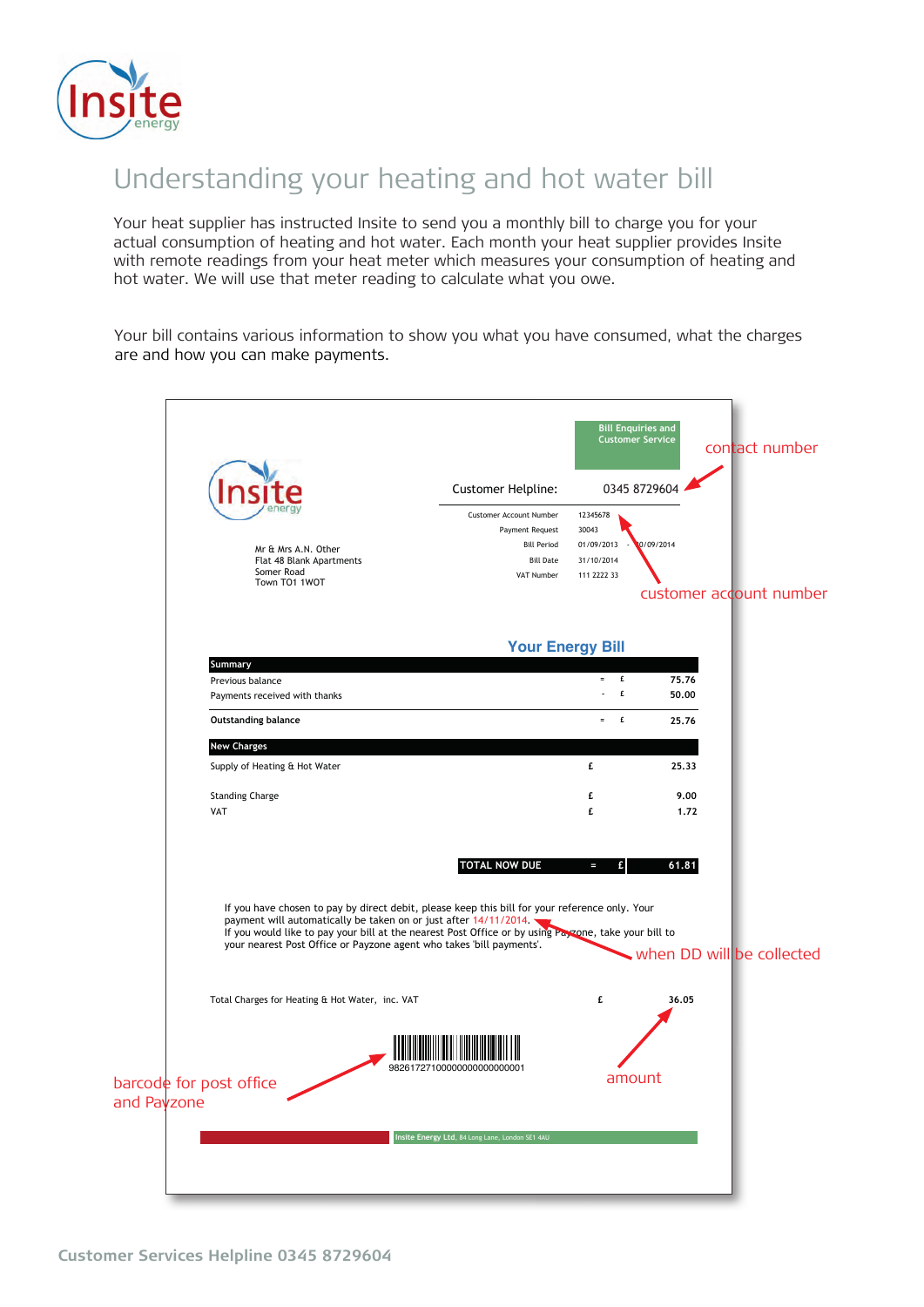

#### **'Previous balance'**

This shows you the balance brought forward from the previous month.

#### **'Payments received with thanks'**

This shows you the payments that Insite received from you on the date that this new bill was issued. If you made a payment after this current bill was produced, it will not show as a payment received. It will however be shown on the next bill.

#### **'Outstanding balance'**

This shows you what is still owed from previous bills that you have not paid. As this amount still needs to be paid, it is added to the total owed – shown again as 'Outstanding Balance' at the bottom of the bill.

#### **'New Charges'**

This section shows the charges for the month being billed. It is a summary of the charges shown on the back page of the bill.

#### **'Total Now Due'**

This is the total amount that you must pay. It includes any balance brought forward plus the total of your new charges for the month being billed.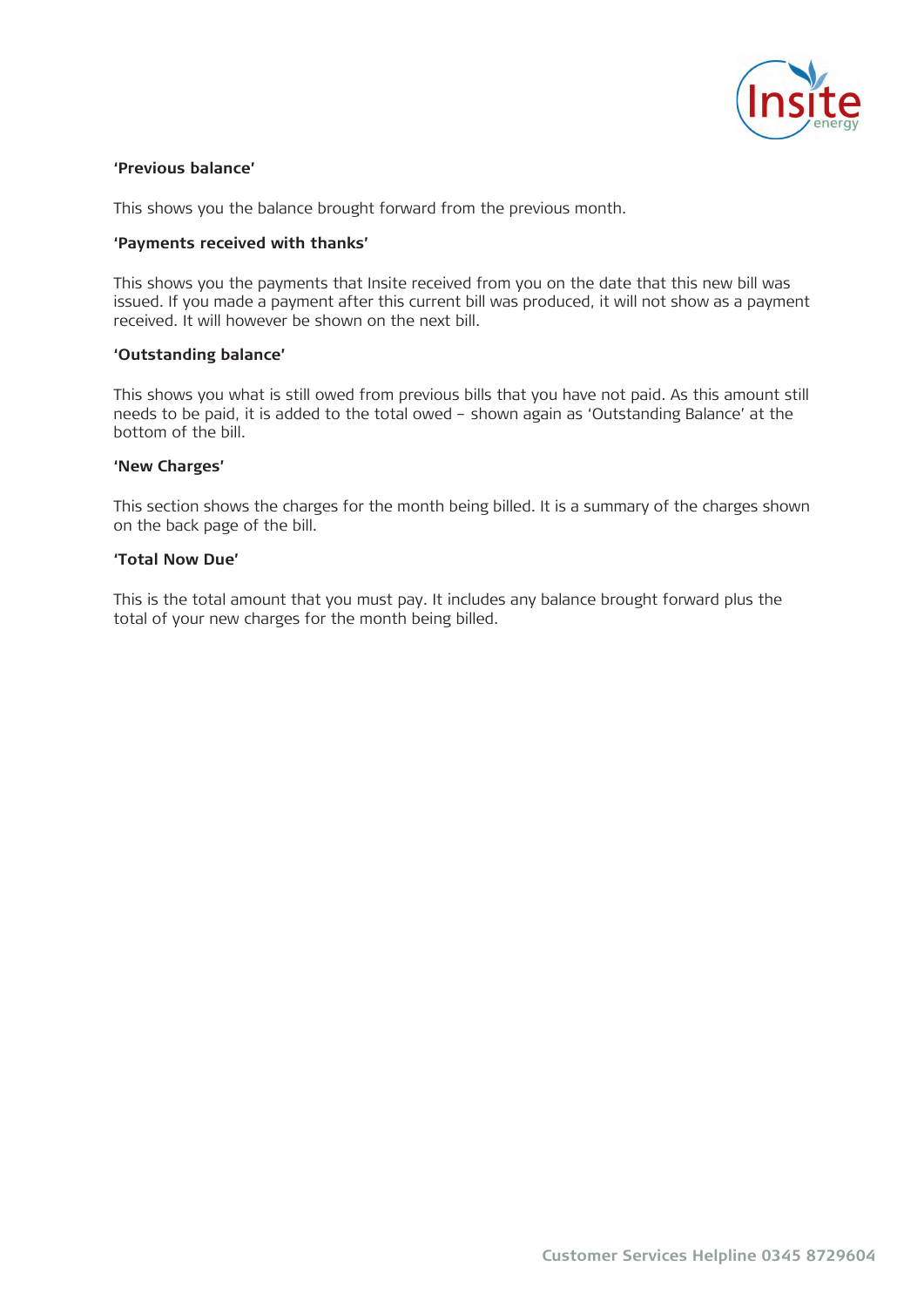

#### **'Heating Charges'**

The back page of the bill shows you what you have consumed and how you will be charged. It shows you the period that is being billed (usually the first day of a month to the last day of a month) and your meter identification number.

Your smart meter read will usually be annotated with an 'A', to illustrate that it is an actual remote reading from your heat meter and is therefore an accurate record of what you have consumed.

The back page of the bill also shows you how many units of heat you have consumed and what the pence per kwh charge is, as set by your heat supplier.

#### **'Price Per Day Charge'**

Paradigm instructed Insite Energy to set the tariff on their behalf.

#### **'Total charges for Heating & Hot Water'**

This is the total owed by you for the period billed, including VAT. This amount is shown on the front page as 'New Charges'.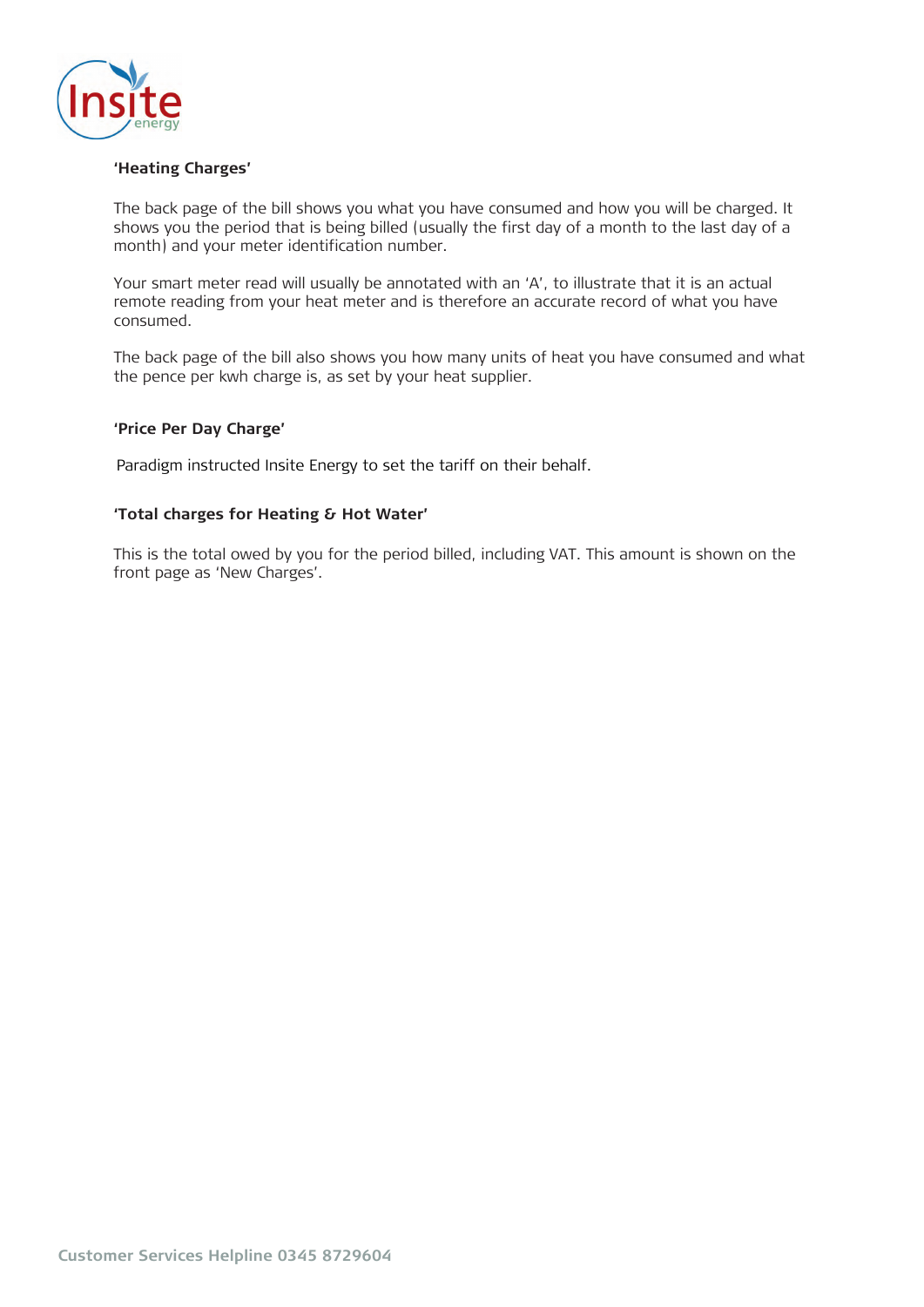

|                                                                                                                              |                                                       |   | Customer Helpline:<br>Customer Account Number<br>Payment Request<br>30043<br><b>Bill Period</b><br><b>Bill Date</b><br>VAT Number                                                                                                                                                                                                                                                             | 12345678<br>01/09/2013 - 30/09/2014<br>31/10/2014<br>"111 2222 33" | 0345 8729604 |                   |  |
|------------------------------------------------------------------------------------------------------------------------------|-------------------------------------------------------|---|-----------------------------------------------------------------------------------------------------------------------------------------------------------------------------------------------------------------------------------------------------------------------------------------------------------------------------------------------------------------------------------------------|--------------------------------------------------------------------|--------------|-------------------|--|
| Mr & Mrs A.N. Other<br>Flat 48 Blank Apartments<br>Heating Charges for period 01/09/2013 - 30/09/2014 - for Supply 98765432  |                                                       |   | <b>Heating &amp; Hot Water Statement</b>                                                                                                                                                                                                                                                                                                                                                      |                                                                    |              |                   |  |
| Meter Readings<br>Period                                                                                                     | <b>Start Read</b>                                     |   | End Read                                                                                                                                                                                                                                                                                                                                                                                      |                                                                    |              | <b>Units Used</b> |  |
| Smart meter read<br>01/09/2013 - 30/09/2014<br>A - Actual Read<br>C = Customer Read<br>D = Deemed Read                       | 3001.00<br>E - Estimated Read                         | А | 3299.00                                                                                                                                                                                                                                                                                                                                                                                       | А                                                                  |              | 298.00 kwh        |  |
| <b>Charges</b>                                                                                                               |                                                       |   |                                                                                                                                                                                                                                                                                                                                                                                               |                                                                    |              |                   |  |
| Cost of Heating & Hot Water                                                                                                  | <b>Units Used</b>                                     |   | Pence per kwh                                                                                                                                                                                                                                                                                                                                                                                 |                                                                    |              |                   |  |
|                                                                                                                              | 298.00 kwh                                            |   | £0.0850                                                                                                                                                                                                                                                                                                                                                                                       |                                                                    | £            | 25.33             |  |
| Price Per Day Charge @ £0,3000                                                                                               |                                                       |   |                                                                                                                                                                                                                                                                                                                                                                                               |                                                                    | £            | 9                 |  |
| VAT @ 5%                                                                                                                     |                                                       |   |                                                                                                                                                                                                                                                                                                                                                                                               |                                                                    | £            | 1.72              |  |
| Total charges for Heating & Hot Water                                                                                        |                                                       |   |                                                                                                                                                                                                                                                                                                                                                                                               |                                                                    | £            | 36.05             |  |
| To make a bill payment:<br>You can pay your bill online at:<br>www.insite-energy.co.uk                                       |                                                       |   | Questions about your bill:<br>Please contact us if you have any questions or concerns about your<br>bill. If you believe you may have difficulty paying your bill then<br>please contact us immediately - we may be able to help.                                                                                                                                                             |                                                                    |              |                   |  |
| customerservice@insite-energy.co.uk<br>bank details, simply call us.<br>Customer Service: 01322 623 XXX                      | To set up a payment by Direct Debit or to change your |   | Our commitment to you:<br>We are committed to providing you the highest standards of<br>customer service. Copies of our Code of Practice, which sets out our<br>full commitment to you, are available to download from our website.<br>Paper copies are also available by calling our customer service team,<br>however please do consider our environment before requesting a<br>paper copy. |                                                                    |              |                   |  |
| By post:<br>Insite Energy Ltd<br>84 Long Lane<br>London<br>SE1 4AU                                                           |                                                       |   | If for any reason you are not satisfied with our service then please<br>contact us immediately. We have a comprehensive in-house<br>complaints process which we hope will be able to solve any problems<br>you may have.                                                                                                                                                                      |                                                                    |              |                   |  |
|                                                                                                                              |                                                       |   |                                                                                                                                                                                                                                                                                                                                                                                               |                                                                    |              |                   |  |
| Please include your Insite Energy account number on all correspondence (as shown in the top right hand corner of your bill.) |                                                       |   |                                                                                                                                                                                                                                                                                                                                                                                               |                                                                    |              |                   |  |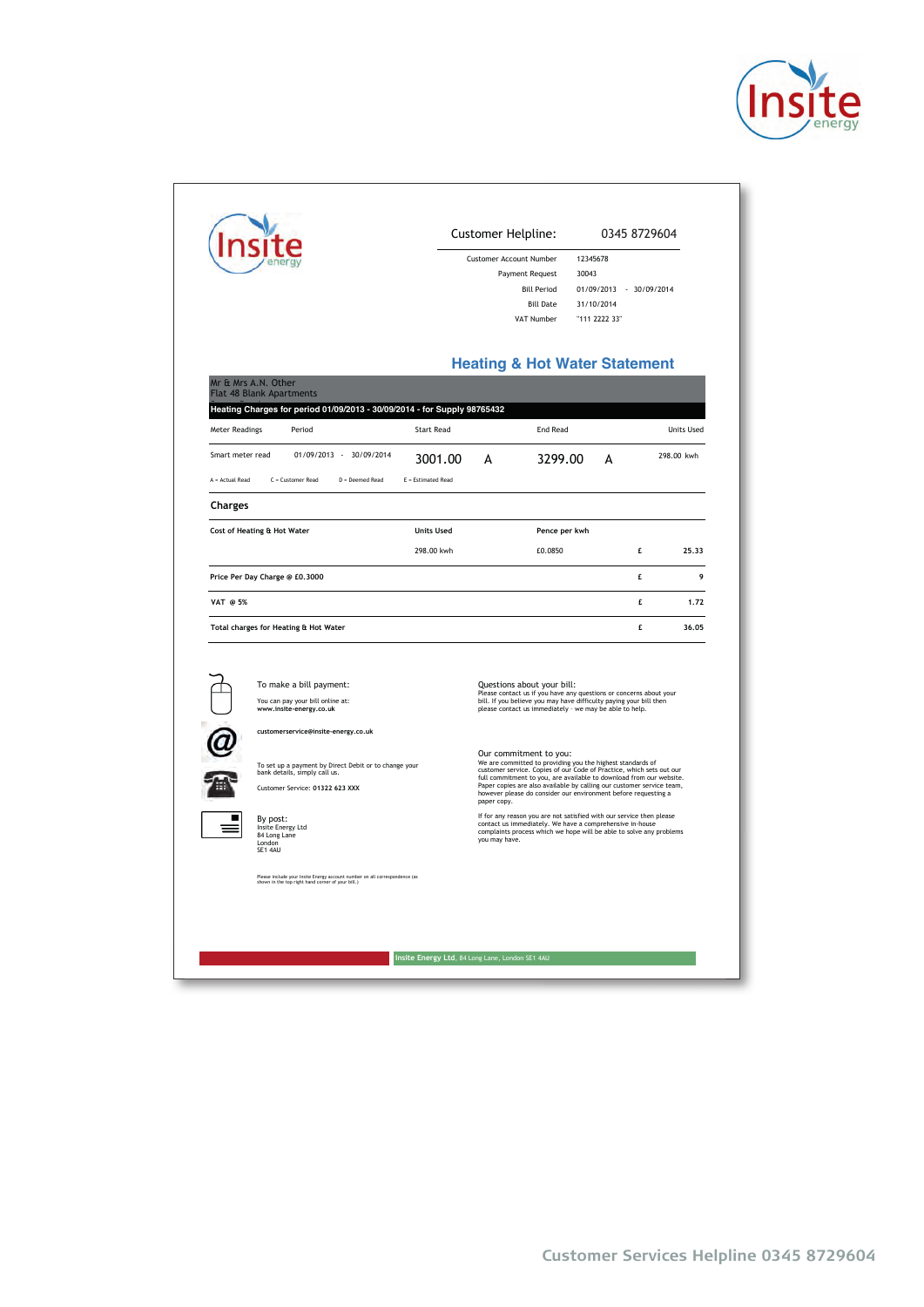

### How to pay your bill

There are a number of ways in which you can pay your bill:

- 1. Payment by Direct Debit, where we will automatically take a payment each month of the amount owed, as shown on your bill. Please call 0345 8729604 during the office hours of 0900-1700 Monday to Friday or email customerservice@insite-energy.co.uk to request a Direct Debit instruction form. Between 5pm – 8pm on weekdays, and from 9am-5pm on weekends there is out of hours telephone cover. Please note this service is unable to take payment.
- 2. Payment by telephone. To pay your bill each month, please call 0345 8729604 during the office hours of 0900-1700 Monday to Friday. Our Customer Service team can take payment from debit and credit cards.
- 3. Payment on-line. Log on to www.insite-energy.co.uk. Once you have input your customer account number (as shown on each bill), you will be linked to a secure website which will take payment via debit or credit card.
- 4. Payment at any Payzone outlet which accepts bill payments. You can take your bill to any shop displaying the Payzone sign and they will take payment for your account, using the barcode printed on your bill.
- 5. Payment at any Post Office. Take your bill to any Post Office to make a payment on to your account. You will need the barcode printed on your bill.

It is important that you pay your bills promptly each month. Your heat supplier has instructed Insite to issue demand letters to you if you do not pay.

If you are having difficulty paying your bills please contact Insite immediately. You might be eligible to set up a payment plan whereby your heat supplier agree that you can pay off your debt in manageable instalments over a set period by Direct Debit.

# What you can do to help us help you:

- Please have your customer account number to hand when you contact us.
- Please confirm your telephone number to us when you contact us so that we have upto-date details for you.
- Do not wilfully damage any part of the heating system within your property or outside your property.
- Please ensure prompt payment of your bills.
- Please remember that Insite has been appointed to meter and send bills for your heating and hot water only. We cannot help you with any other queries.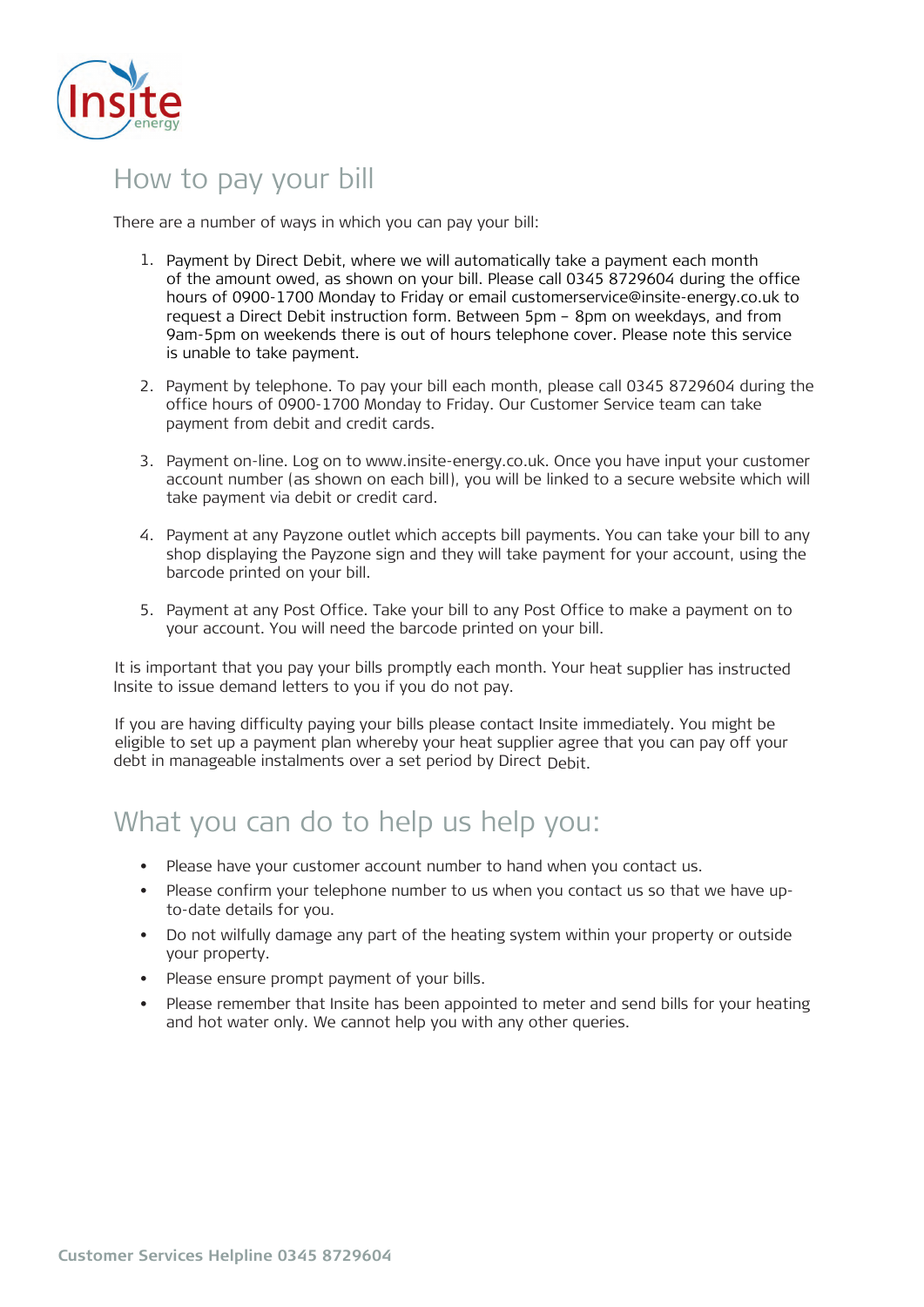

# Customers with additional needs

Your heat supplier has provided us with the details of any residents at your development who have additional needs - such as being hard of hearing or visually impaired. Please feel free to let us know if you have additional requirements in communicating with us. We will do our best to help you.

You may wish to nominate another person, such as a carer, friend or relative to contact us on your behalf about your account. Please let us know if you would like this to be set up. We will not share your account and payment details with anyone else unless you explicitly ask us to do so.

Sometimes we may need to visit your home in order to carry out routine maintenance on your payment system or meter. We want you to be sure of the identity of the person visiting your home, therefore for your peace of mind we can quote a password whenever we visit. You can choose your own password and change it whenever you like. All our engineers have photo identification, which they wear at all times.

# Quality of Service and Complaint Handling

Customer service is really important to us and we want to ensure that we handle any customer Customer service is really important to us and we want to ensure that we handle any customer queries or complaints quickly and effectively. We keep a record of telephone calls and waiting queries or complaints quickly and effectively. We keep a record of telephone calls and waiting times so that we can constantly check and improve our performance. times so that we can constantly check and improve our performance.

We will acknowledge your query or complaint on the same working day it is received and we will We will acknowledge your query or complaint on the same working day it is received and we will aim to resolve it within ten working days. If your issue requires liaison with Paradigm Homes Charitable Housing Association Ltd or other parties, this may take longer.

We have Customer Service cover from 9am until 8pm every week night. From 5pm until 8pm we have out of hours cover. On a Saturday & Sunday we have out of hours cover from 9am until 5pm. Turnaround time - for emails 77% of our emails are answered within 24 hours. Average wait time during our busiest period is 30 seconds.

Please let us know if you should want to nominate a third party to speak for you about your account.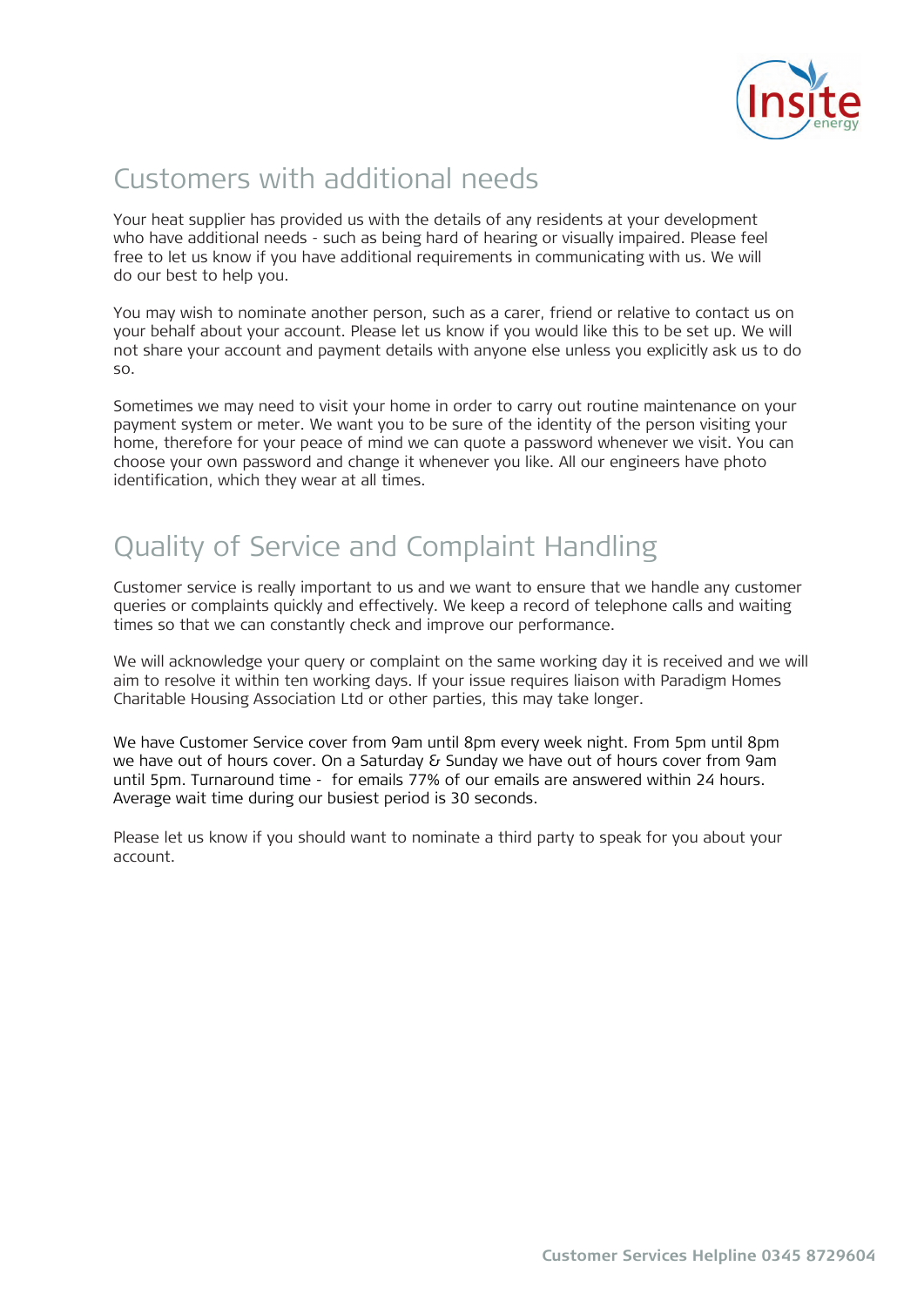

# Contacting us for queries, complaints and feedback

We'd like to hear from you if our service does not meet your expectations or if you have received good service that you would like to bring to our attention.

You can email our customer service team at customerservice@insite-energy.co.uk. They will acknowledge receipt of your email and refer your query to the right department or answer it themselves.

You can call our customer service team on o You can call our customer service team on 0345 8729604 during our office hours on 1700 Monday to Friday. 0900-1700 Monday to Friday.

You may wish to escalate your query to our Customer Service Manager. Please write to us at:

Customer Service Manager Insite 84 Long Lane London SE1 4AU

When contacting us, please provide your name and address to help us deal with your query more efficiently.

**Please note that we do not have a customer counter service and so we cannot accept payments or investigate queries at our office.**